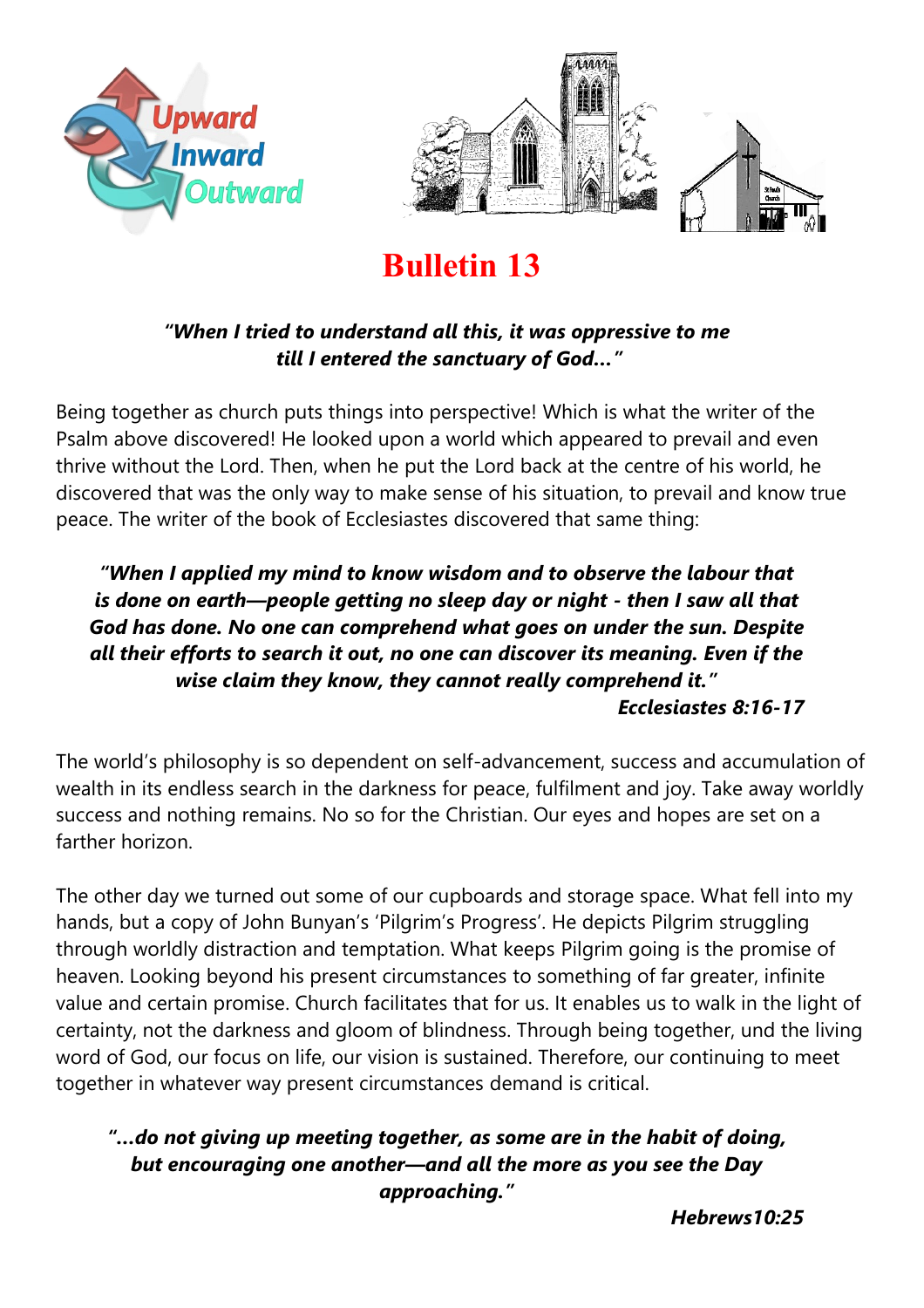We met as a staff team last Monday to discuss when and how it might be beneficial for us to meet together in our church buildings. Our first and steadfast priority is that whatever we do, it has to be something which sustains the whole of our church fellowship *– we travel together as the body of Christ!*

As I write we are awaiting precise advice from Government, from Church of England and from our Diocese but it would seem that fairly soon we will be given permission to meet for limited congregational worship. Initially, the limits are likely to be quite severe and prevent singing, touch and The Lord's Supper. They will also constrain numbers as the need for social distancing as individuals, households or bubble groups is likely to remain in place for some time.

As a leadership, we are concerned that we do not do less well in church buildings, those things which we can do far better in our homes! We anticipate the initial limitations of what we would be able to do at any physical gathering to achieve less than we presently do on Facebook. *We therefore feel, that for the time being, our Sunday 'Facebook Live' 10.30am time continues to serve us best as our 'main weekly event' for gathering the church.*

So, for now, we have decided on the following:

- 1. To continue the 10.30am Sunday Facebook gathering as our main meeting.
- 2. To offer a Sunday afternoon gathering in Emmanuel Church for youngsters and their families at around 4.30pm. We will confirm this if it comes into being, but we hope we might do the first one on 19<sup>th</sup> July.
- 3. To offer a simple service of Compline (Night Prayer) live on Facebook from St Pauls at 6.00pm on every Sunday Evening starting 19<sup>th</sup> July. Again, this awaits final confirmation. It could also be attended physically by modest numbers – perhaps up to ten.
- 4. Continue our daily morning prayers at the same time of 9.00am for the time being.

As restrictions are eased further, we will adapt our plans provided the new freedoms make for a better means of expressing our congregational worship, fellowship and mutual encouragement. Again, be assured, we will travel *together*!

Our biggest concern at the moment is about accommodating the numbers of people in our buildings who want to attend further services that we might begin to hold. It would be awful if twice the number turned up who were able to be admitted to the building and they had to be denied access! Therefore, it would be really helpful if people were able to provide some feedback on this.

## **Could I therefore please ask you this question?**

*"If there were a church service, prayer meeting or event in church that you really wanted to attend, and we could put it on within governmental regulations, would you*